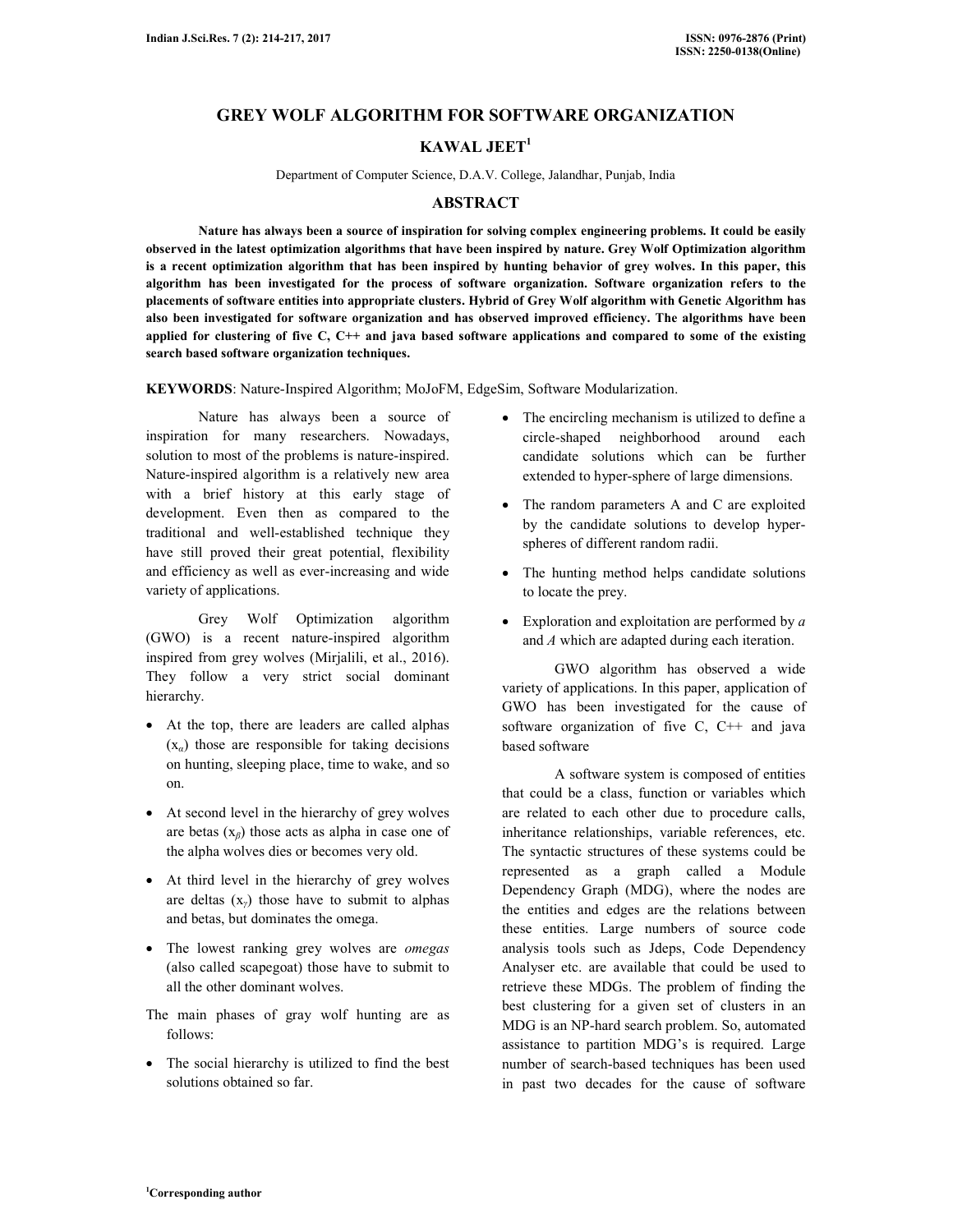**Table I: Literature review** 

organization. Some of these are described in Table I.

| Approach                  | <b>Optimization Objectives</b>                        |                        |  |
|---------------------------|-------------------------------------------------------|------------------------|--|
|                           |                                                       | Modified Genetic       |  |
| (Harman et al., 2002)     | MO is ratio of cohesion and coupling                  | Algorithm $(GA)$       |  |
|                           |                                                       | Grouping Genetic       |  |
| (Praditwong, 2011)        | MO                                                    | Algorithm (GGA)        |  |
| (Ibrahim et al.,          | MO                                                    | Cooperative clustering |  |
| 2014)                     |                                                       |                        |  |
| (Hussain et al., $2015$ ) | <b>MO</b>                                             | <b>PSO</b>             |  |
| (Praditwong et al.,       | Cohesion, Coupling, MQ, Number of clusters, Number of |                        |  |
| 2011)                     | isolated clusters, Equal Size clusters                | Two-Archive algorithm  |  |
|                           | Number of packages, cohesion, coupling, classes per   |                        |  |
| (Mkaouer, et al.,         | package, the number of code changes, vocabulary based | NSGA-III               |  |
| 2015)                     | similarity and the similarity between history of code |                        |  |
|                           | changes                                               |                        |  |

The prime contributions of this research work are listed below:

- To use Grey Wolf Optimization algorithm as multi-objective optimization technique for the process of software organization.
- To compare proposed multi-objective GWO and its hybrid to that of existing Two-Archive, MOGA and NSGA-II based approaches for the cause of software organization.

### **PROPOSED METHODOLOGY**

 The steps followed in the present research work for software organization are shown in Fig. I. The fitness functions on the basis of which these entities are clustered in the present research are presented in Table II. These objectives are observed to be conflicting with each other, and hence obtaining an optimal result is very difficult.



#### **Figure I: Proposed Methodology**

|  | Table II: Objectives to be optimized |  |  |
|--|--------------------------------------|--|--|
|--|--------------------------------------|--|--|

| <b>Objective</b>              | Type of optimization |  |  |
|-------------------------------|----------------------|--|--|
| Number of Clusters (NC)       | Minimize             |  |  |
| Cohesion                      | Maximize             |  |  |
| Coupling                      | Minimize             |  |  |
| Number of Classes per Package | Minimize             |  |  |
| Number of Cyclic Dependencies | Minimize             |  |  |
| Number of Isolated clusters   | Minimize             |  |  |

 Multi-Objective Grey Wolf Optimization Algorithm (MOGWO) algorithm (Mirjalili, et al., 2016) could be used to cluster MDG in appropriate clusters on the basis of optimization function described in Table II. In this way, clustering of a

software system can solely be performed using static structure of the software retrieved from its source code. This is possible even when original design documents is not available. MOGWO algorithm is observed to be an efficient algorithm but similar to other it gets stuck at local optima. Large number of techniques are used in literature to direct such search based optimization algorithms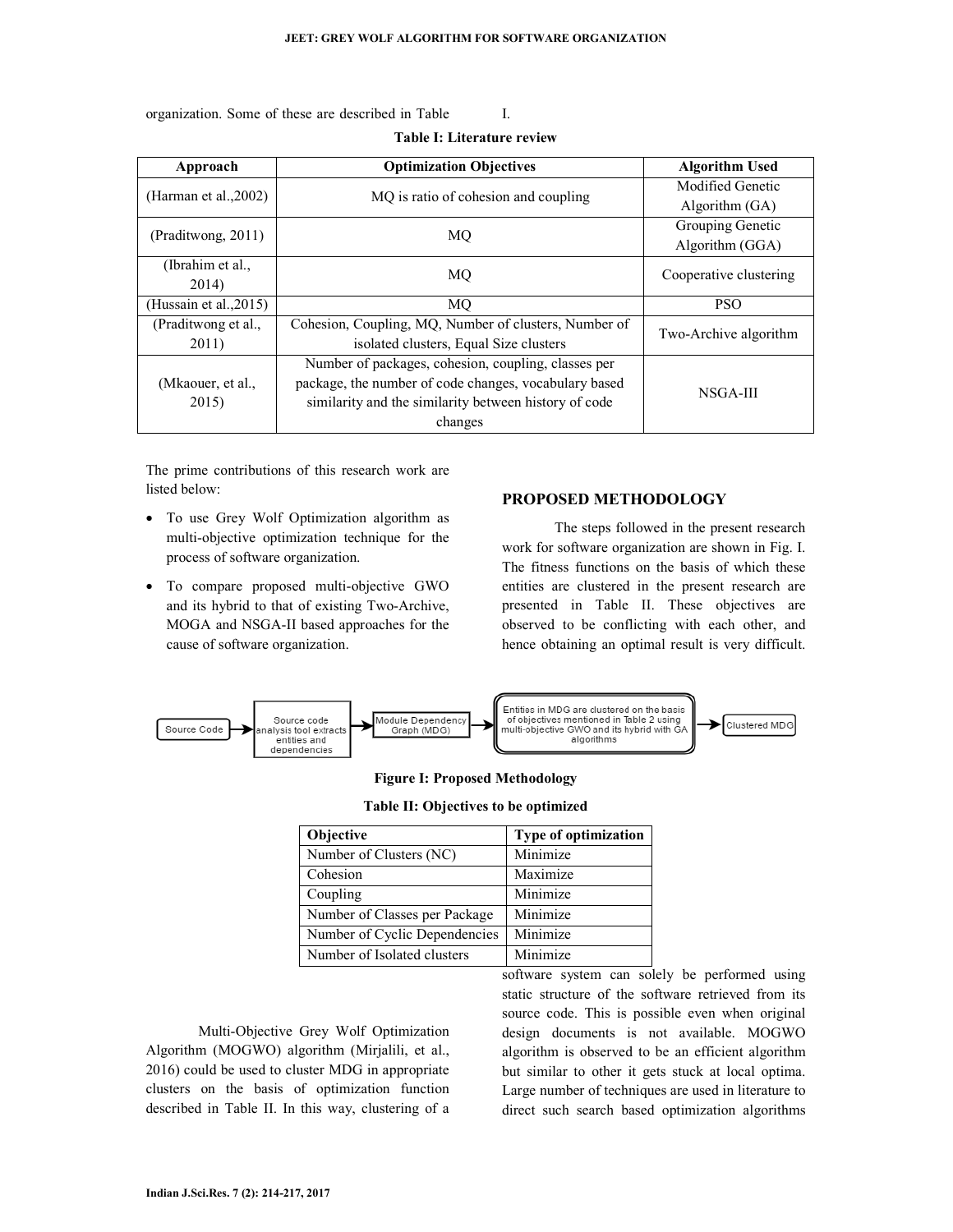towards global optima. In this paper, GA has been used for this reason. This is because the crossover and mutation operators of GA are very effectual in full exploration of search space. The algorithm thus obtained is called MOGWGA. The parameters to be used for controlling the execution of these algorithms are shown in Table III.

| Parameter                     | Description                            |  |  |
|-------------------------------|----------------------------------------|--|--|
| Variables to be optimized (n) | Number of entities to be clustered     |  |  |
| Population size (Pop)         | $5\text{*}n$                           |  |  |
| Selection Algorithm           | Tournament selection                   |  |  |
| Mutation Operator for GA      | Uniform mutation with probability=0.02 |  |  |
| Size of REP                   | $1\%$ of Pop                           |  |  |

#### **Table III**: **Control Parameters for Software organization**

#### **RESULTS AND DISCUSSION**

 Multi-Objective Grey Wolf algorithm (MOGWO) and its hybrid with GA (MOGWGA) are tested on samples described in Table IV. The results thus obtained are compared to that of Two-Archive, MOGA(Deepika & Brindha, 2012) and NSGA-II (Abdeen et al., 2009) algorithms. In order to validate the resulting clustering MoJoFM (Corazza et al., 2016) has been used as assessment criteria.

 The values of MoJoFM for the clustering of sample applications using MOGWO and MOGWOGA are shown in Table V. These values provide evidence about the extent to which basic multi-objective MOGWO and MOGWOGA is successful in software organization.

 As far as MOGWO is concerned, it is seen that the value of MoJoFM is lesser than that obtained by the application of Two-Archive algorithm based approach.

 For MOGA based approach, the value of MoJoFM is higher in 2 out of 5 sample problems.

 For NSGA-II based approach, the value of MoJoFM is higher in all the sample problems.

 So MOGWO performs better than NSGA-II and MOGA as far as MoJoFM is concerned but perform less efficient than Two-Archive based approach.

 As far as MOGWOGA is concerned, it is seen that for Two-Archive algorithm based approach, the value of MoJoFM is higher in 3 out of 5 sample problems.

 For MOGA and NSGA-II based approach, the value of MoJoFM is higher in all sample problems.

 So MOGWOGA performs better than all other counterparts including MOGWO, Twoarchive, NSGA-II and MOGA based approaches as far as MoJoFM is concerned.

| Software     |    | No of entities   No of clusters in reference clustering | <b>Description</b>                   |
|--------------|----|---------------------------------------------------------|--------------------------------------|
| M-Tunis      | 20 |                                                         | A simple operating system            |
| Ispell       | 24 |                                                         | An open source spell checker         |
| Rcs          | 29 |                                                         | Open source version control tool     |
| <b>Bison</b> |    |                                                         | Parser generator                     |
| Grappa       | 74 |                                                         | Graph visualization and drawing tool |

**Table IV. Test Problems** 

| Table V: MoJoFM to compare clustering of sample software |  |  |
|----------------------------------------------------------|--|--|
|----------------------------------------------------------|--|--|

| <b>Software</b> | <b>MOGWO</b> | <b>MOGWGA</b> | <b>Two-Archive</b> | <b>MOGA</b> | NSGA-II |
|-----------------|--------------|---------------|--------------------|-------------|---------|
| M-Tunis         | 53.125       | 63.862        | 65.625             | 50.75       | 30.612  |
| Ispell          | 29.089       | 41.667        | 36.111             | 30.481      | 28.212  |
| Rcs             | 58.139       | 68.791        | 69.767             | 43.854      | 37.781  |
| <b>Bison</b>    | 41.071       | 66.857        | 64.762             | 50.000      | 36.812  |
| Grappa          | 29.018       | 33.966        | 31.428             | 30.302      | 22.561  |